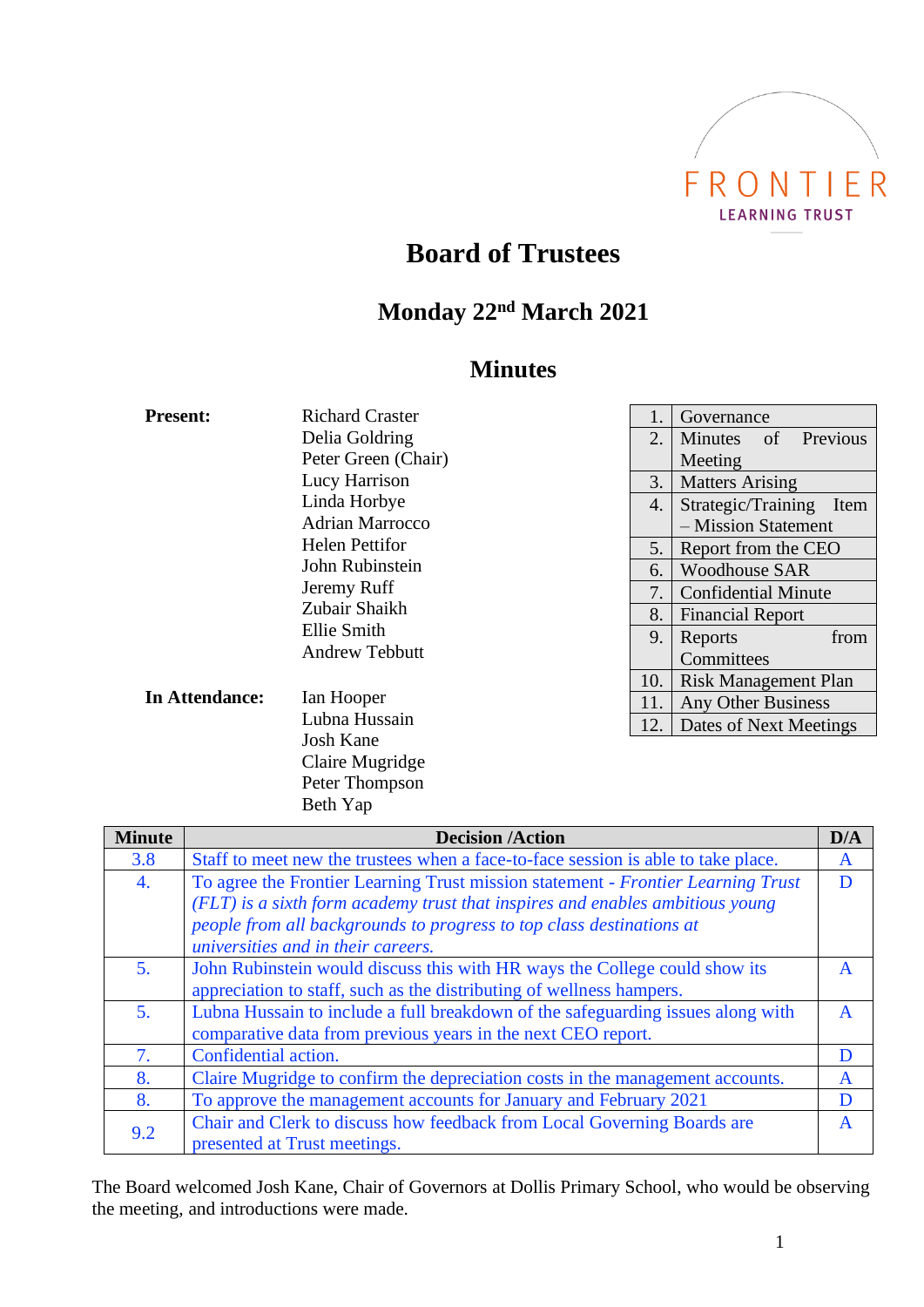| 1.               |      | Governance                                                                                                                                                                                                                                                                                                                                            |          |
|------------------|------|-------------------------------------------------------------------------------------------------------------------------------------------------------------------------------------------------------------------------------------------------------------------------------------------------------------------------------------------------------|----------|
|                  | 1.1. | <b>Apologies</b>                                                                                                                                                                                                                                                                                                                                      |          |
|                  |      | James Marshall.                                                                                                                                                                                                                                                                                                                                       |          |
|                  | 1.2  | <b>Declaration of Interest</b>                                                                                                                                                                                                                                                                                                                        |          |
|                  |      | None declared.                                                                                                                                                                                                                                                                                                                                        |          |
| 2.               |      | <b>Minutes of the Previous Meeting.</b><br>The minutes of the meeting of 8th February 2021 were reviewed and approved<br>as a true and accurate record of the events that took place and would be<br>uploaded to the Trust's website.                                                                                                                 |          |
| 3.               | 3.2  | <b>Matters Arising from the Previous Minutes</b><br>The Clerk confirmed that all trustees have completed a register of                                                                                                                                                                                                                                |          |
|                  | 4.   | interest form.<br>A high-level tutorial on academy finances will be presented to trustees<br>on Monday 29th March 2021.                                                                                                                                                                                                                               |          |
|                  | 6.   | The Clerk confirmed that the FMGS will be submitted before the end of<br>March 2021.                                                                                                                                                                                                                                                                  |          |
|                  | 8.   | It was agreed that staff should meet the new trustees when a face-to-<br>face session is able to take place.                                                                                                                                                                                                                                          | Action   |
| $\overline{4}$ . |      | <b>Strategic/Training Item: Mission Statement</b><br>The Board reviewed the proposed mission statement for Frontier Learning<br>Trust, agreeing that it was fit for purpose.                                                                                                                                                                          | Decision |
|                  |      | Frontier Learning Trust (FLT) is a sixth form academy trust that inspires and<br>enables ambitious young people from all backgrounds to progress to top<br>class destinations at universities and in their careers.                                                                                                                                   |          |
|                  |      | In response to a question from trustees, the Chair agreed that 'sixth form'<br>should remain in the mission statement but this may need to be reviewed in the<br>future, if it limits any potential expansion of the Trust.                                                                                                                           |          |
|                  |      | The Board also noted the current mission statement for Woodhouse College:<br>The mission of Woodhouse College is to be an inspirational and nurturing<br>community that is committed to excellence and equips high-achieving,<br>ambitious students with the skills to thrive on their preferred university course<br>and in the wider world of work. |          |
| 5.               |      | <b>CEO</b> Report<br>John Rubinstein presented the CEO report, informing the Board that the return<br>to College has gone smoothly and passed on his thanks to Ian Hooper, Claire<br>Mugridge and Mark Jarvis for their work in setting up the mass testing                                                                                           |          |

programme. The Board noted that 4,000 tests were conducted over a two-week period, with only two positive results. John went on to explain that, whilst some are a little anxious, the majority of students and staff are happy to be back

2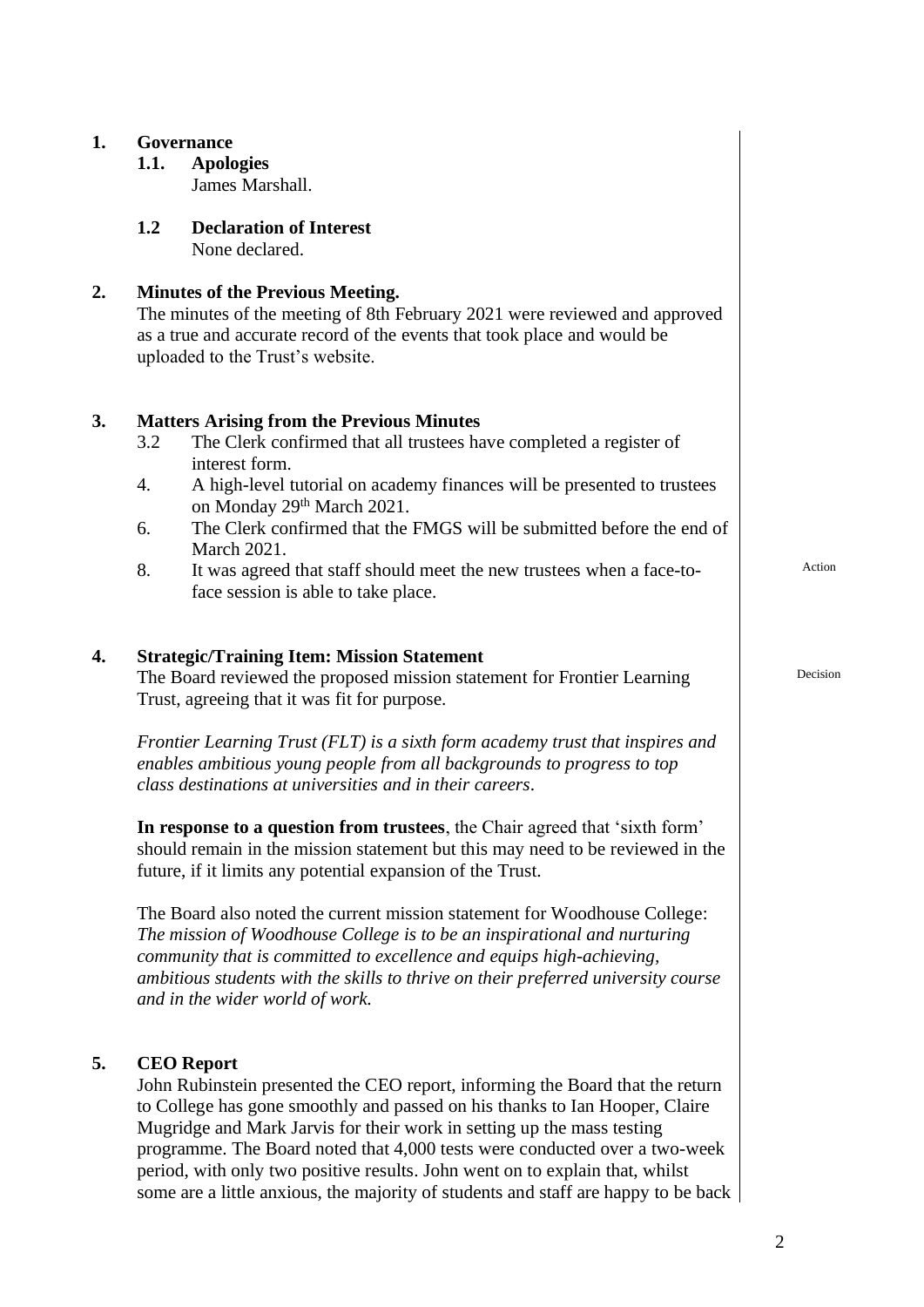in College.

Plans for the A Level gradings have begun and the College is preparing for a regime of assessments with each student completing one test per subject per week. John reminded the Board of the proposed timeline, highlighting that the lengthy appeals process will take place when staff should be on holiday. John also explained that no guidance has been received from Ofqual as of yet.

**In response to a question from trustees**, John explained that discussions are taking place to ensure that there is adequate staffing during the summer holidays to deal with appeals. However, John explained that this will be decided by Sugra Alibhai once she has taken up the post of Principal.

**In response to a follow-up question from trustees,** John stated that it is important that staff are rewarded for their hard work and suggested that, if they work an additional two weeks during the summer holiday, then this should be taken in lieu during the autumn term. The Board agreed with this and also suggested additional ways of showing appreciation to staff, such as distributing wellness hampers. It was agreed that John Rubinstein would discuss this with HR.

The Board acknowledged the challenges being face by the College and also emphasised the need to work closely with its partner schools, such as the Archer Academy, regarding the GCSE gradings.

Regarding the staffing report, Ian Hooper informed the Board that the College has received one further resignation. **In response to a question from trustees**, Ian confirmed that, whilst there have been few resignations, there have also been very few applications for vacant posts. This has meant the College has had to approach agencies in some cases.

Ian informed the Board that, whilst the staffing levels look appropriate for the next academic year, these are always subject to change due to the take up in particular subjects. Ian emphasised that the landscape is particularly volatile this year, as GCSE results are likely to be higher and this could lead to an unpredictable high number of students meeting their conditional offers. This means that staffing may not be able to change quickly in order to meet the subject demands.

Claire Mugridge presented her report, explaining that the mass testing programme has taken much of her time and effort. Claire explained that the College is anticipating to receive around £25k of government funding to offset Covid-related costs but reminded the Board that this could change or be withdrawn.

**In response to a question from trustees,** Claire confirmed that there are still plans to implement a new accounting system but progress on this has not yet been made due to the finance team being so stretched.

The Chair explained that, whilst the Board does not involve itself in operational matters, the day-to-day finance work is a priority for the College and, if required, additional support for the finance team should be sought.

Action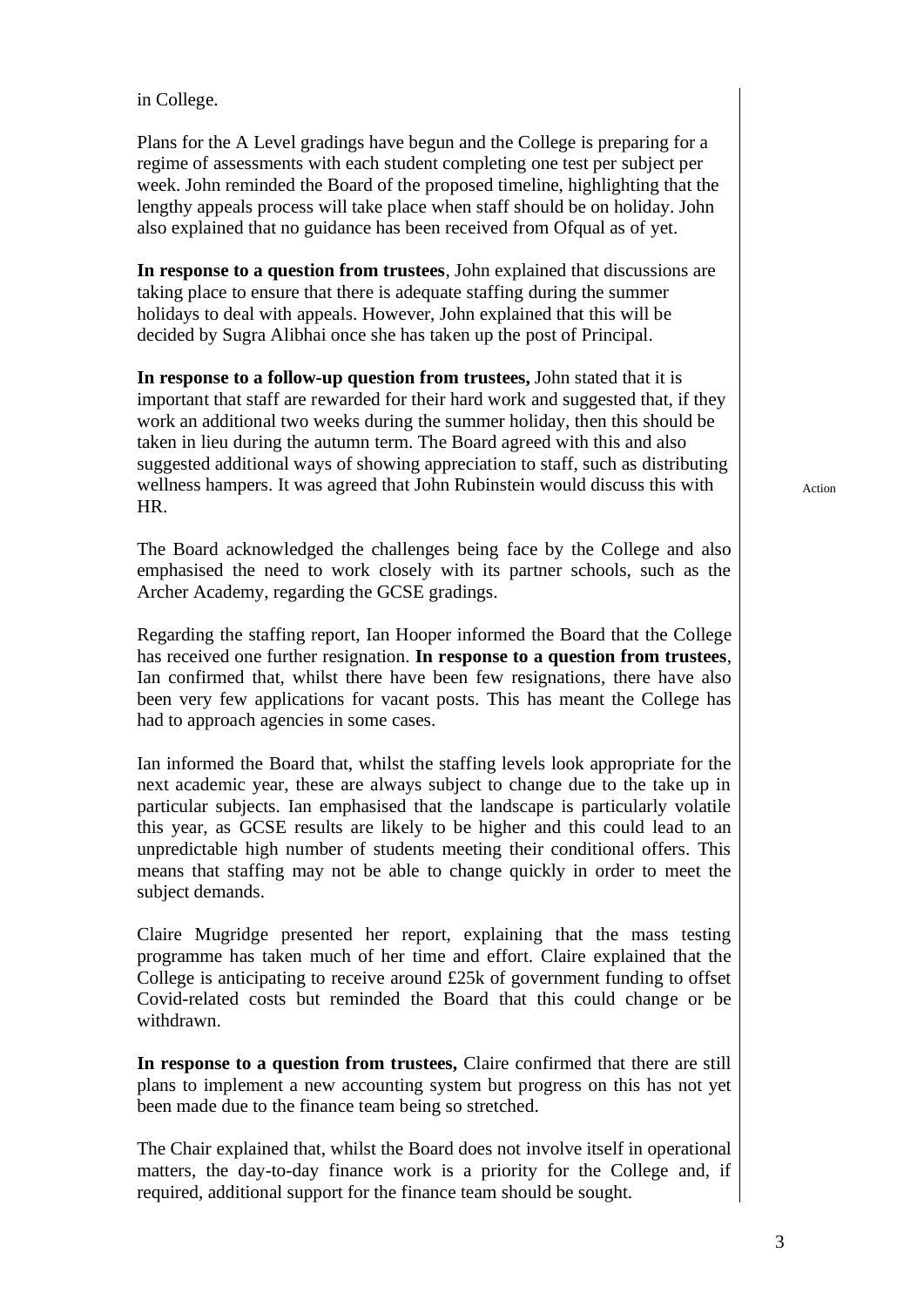**In response to a question from trustees,** Claire confirmed that the sports hall roof was repaired in December, but the leak has returned this term.

Lubna Hussain presented her report, informing the Board that there has been an increase in safeguarding and welfare issues as a result of lockdown. The College seeks to combat this by training a large number of staff to become mental health first aiders and ensuring that students and parents know where they can receive external support. **In response to a question from trustees**, Lubna explained that the mental health first aid training is a two-day intensive course provided by MIND.

Delia Goldring, in her role as safeguarding governor, thanked the Senior Leadership and Safeguarding Teams for their work over the past few months in dealing with the increased pressures as a result of the pandemic.

**In response to a question from trustees,** Lubna confirmed that there has been an increase in eating disorders, suicide attempts and anxiety in students since the lockdown. It was agreed that, in her next report, Lubna should include a full breakdown of the safeguarding issues along with comparative data from previous years.

Finally, John presented the data dashboard, drawing attention to the change in admissions as a result of the pandemic, with 43% of year 12 students coming from Barnet, compared to 46% in year 13.

#### **6. Woodhouse College SAR**

The Board received Woodhouse College's 2019-20 Self-assessment Report (SAR), noting that the College is required to prepare and submit this annually to Ofsted. Ian Hooper reminded the Board that the SAR is written to reflect the Ofsted framework; leadership and management, behaviour and attitudes, personal development and quality of education (intent, implementation and impact).

Ian informed the Board that the SAR was completed in the autumn term and includes the initiatives that have been implemented this year in response to the pandemic. The key areas covered by the SAR are progress, progression and achievement and this year the College has graded itself as outstanding. Ian acknowledged that, whilst it is hard to compare some factors, such as achievement to that of previous years, the College could not have done any more for its students this year.

Ian went on to explain that the SAR enables the College to reflect on the areas for development and the Quality Improvement Plan (QIP) is drafted as a result of this. The Board noted that the QIP was written in September but, as a result of the additional lockdowns, there has already been a number of changes, including the removal of exams.

**In response to a question from trustees,** Ian explained that the College has only had access to disadvantaged data in the last few years. Whilst the College has done more in this area, there is still a way to go, but the pandemic has Action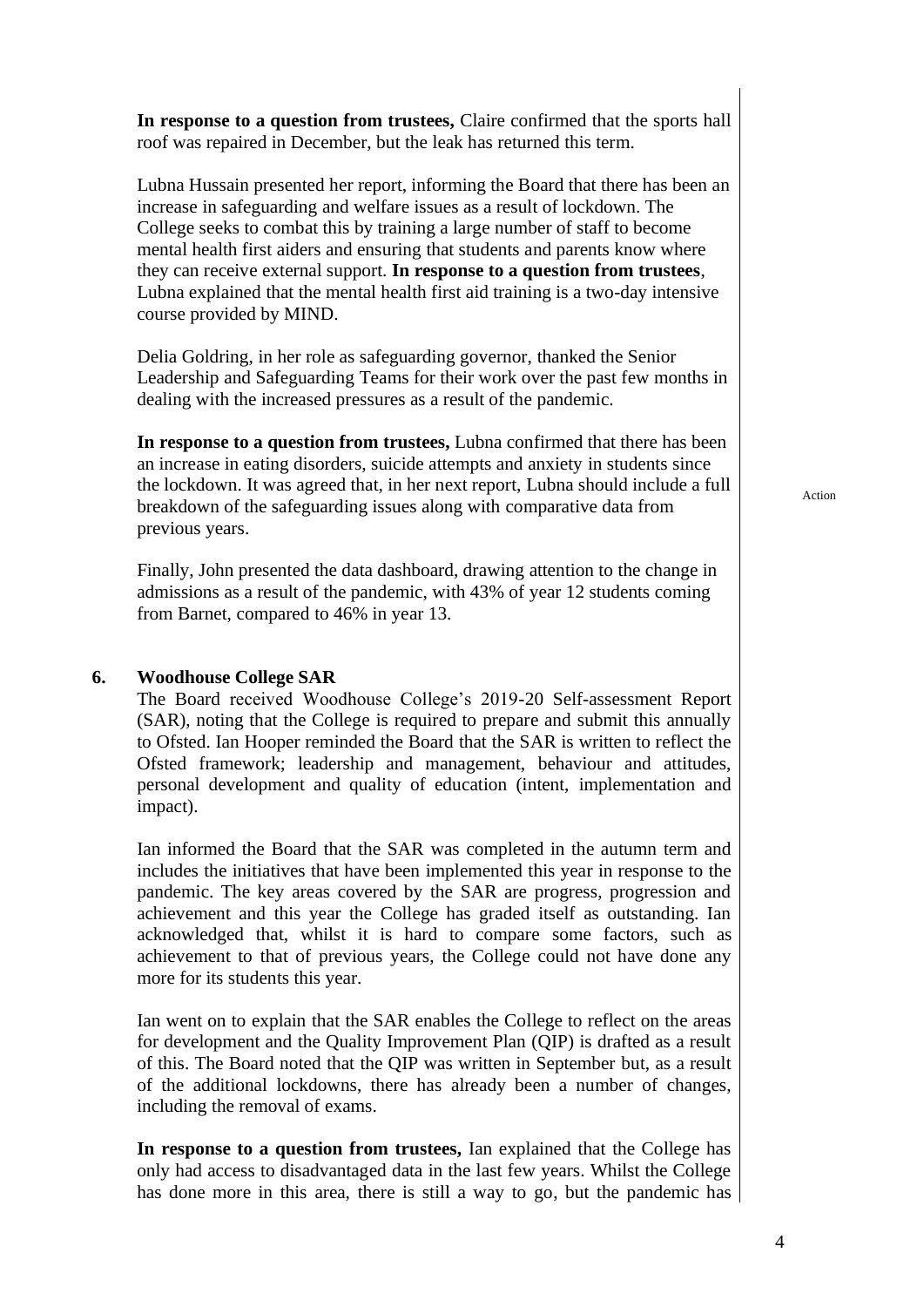really brought disadvantaged students into focus.

**In response to another question from trustees,** Ian explained that historically there has been a gap between male and female students in STEM subjects. Whilst girls join the College with high GCSE results, they often do not make as much progress as boys in STEM subjects. However, this was not the case in 2020, so this may be due to the pressure of exams which was removed last year.

**In response to a final question from trustees,** John Rubinstein explained that the College uses its external partners for validation, such as St Dominic's and the Archer Academy, but also reminded the Board that the College is now part of the Barnet school's family.

Finally, the Board suggested that, to strengthen future SARs, the College includes the external relationships and partnerships that it has.

#### **7. Confidential Item**

Confidential item

Confidential decision.

#### **8. Financial Report**

Claire Mugridge drew attention to the management accounts for January and February 2021, reminding the Board that these are the first presented accounts since the Trust's opening. Overall, the Trust is on track for the year.

Claire also drew attention to the financial KPIs, explaining that payroll costs as a percentage of total income is expected to be 77%, slightly above the 76% target. However, overall, it is expected that staff costs will be in line with budget. Claire reminded trustees that due to Covid, the budget included a large provision for temporary staff and only a small amount of this budget has been used to date.

Confirmation of exam costs is still awaited, and it is likely that the same process as last year will be followed; whereby the College will pay for these in full and then be reimbursed.

The Board also noted that there has been no lettings income since January due to the lockdown and the projected income has been reduced from £75k to £30k.

Claire explained that the ESFA have confirmed the main funding allocation for 2021-22 which sees a reduction of £130k from this year's funding. **In response to a question from trustees**, Claire explained that this change is due to a new metric that is being used, which negatively affects London institutions. Claire also reminded the Board that next year's budget will see the College receive the benefits of academisation, including a saving in VAT and receipt of the teachers' pensions grant.

**In response to a question from trustees,** Claire agreed that she will confirm

Action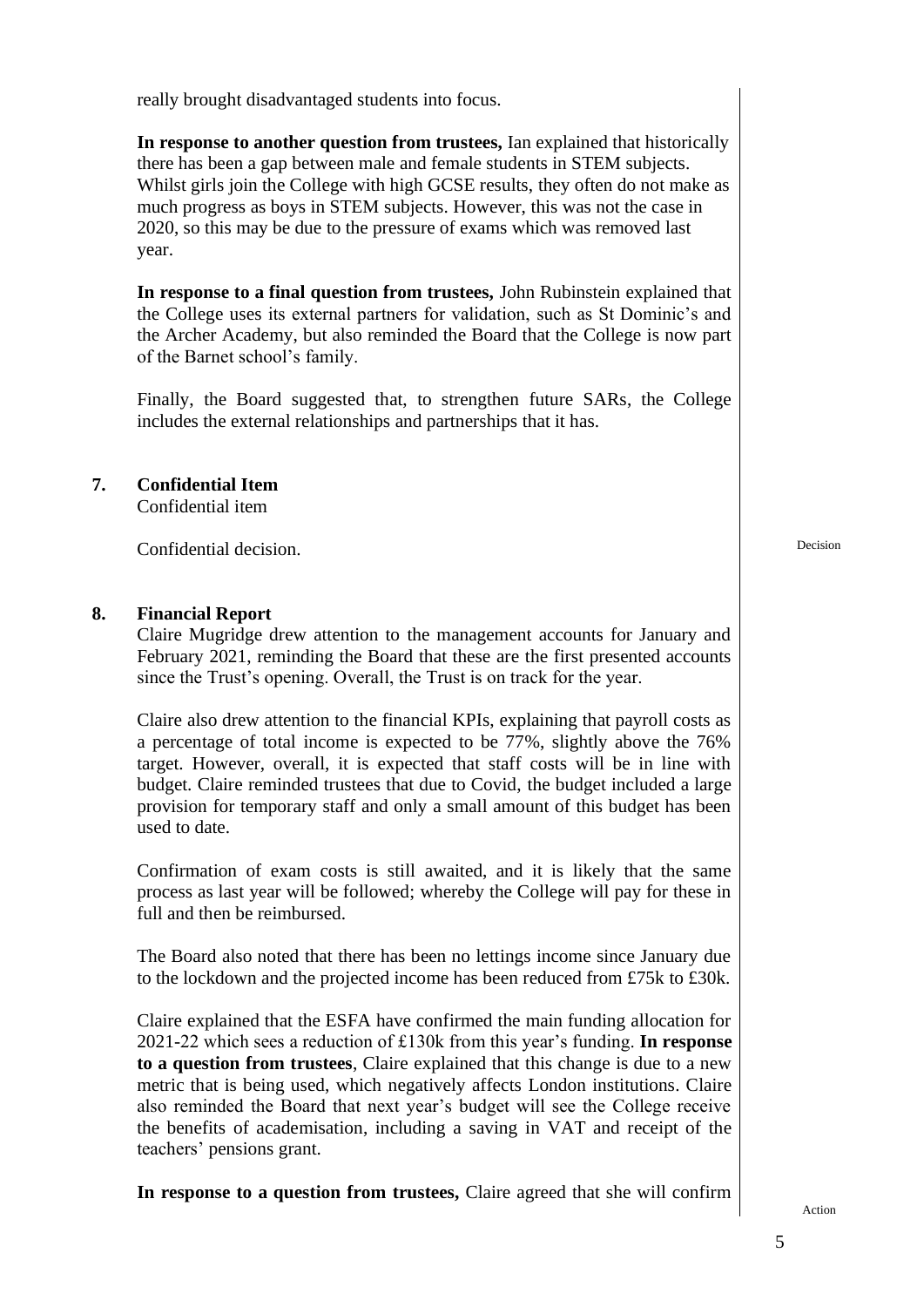the depreciation costs but suspected that this change is due to the inclusion of the CIF projects (installation of new boilers and alarm system) which may not have been factored in initially. Finally, the Board considered the College premises spending noting that this will be updated monthly and circulated with the management accounts. Claire informed the Board that a number of laptops were received from the DfE and issued to students. The College has also applied for the 2021 CIF bid with a proposal for phase 2 of the fire alarm system. The Board approved the management accounts for January and February 2021. **9. Reports from Committees and Local Governing Boards 9.1 Audit & Compliance Committee** The Board reviewed the minutes of the Audit & Compliance Committee of 1st March 2021. The Committee Chair informed the Board that UHY Hacker Young has been appointed as the Trust's internal auditor. **9.2 Woodhouse College Local Governing Board** The Board reviewed the minutes of the Woodhouse College Local Governing Board. Noting that none of the members sit on the Board of trustees it was agreed that the Chair and Clerk would discuss how feedback from Local Governing Boards are presented at Trust meetings. Action **10. Risk Management Plan** John Rubinstein drew attention to the risk management plan, explaining that many of the items had been covered as part of the agenda, such as safeguarding issues, potential challenges around student enrolment, and progress on the maths school. John informed the Board that Ofsted inspections will resume after Easter and it is likely that the College will receive an inspection in the next 15 months. The Board noted the adverse effects that lockdown has had on the College students, with many of them not yet feeling like part of the College. Around staffing and morale, John informed the Board that Sugra Alibhai has met with a number of staff ahead of joining the college, which has received positive feedback. **The Trust questioned** what the biggest risk to the College would be if there was to be another lockdown. John explained that the biggest concern would be the year 12 students, who are already struggling and feeling isolated. There is also a risk of some staff leaving as many have not enjoyed online learning. John went on to explain that there may be a large amount of rebuilding work to do, as there has been a year with no extra-curricular activities, and it is important not to lose the heart of the College.